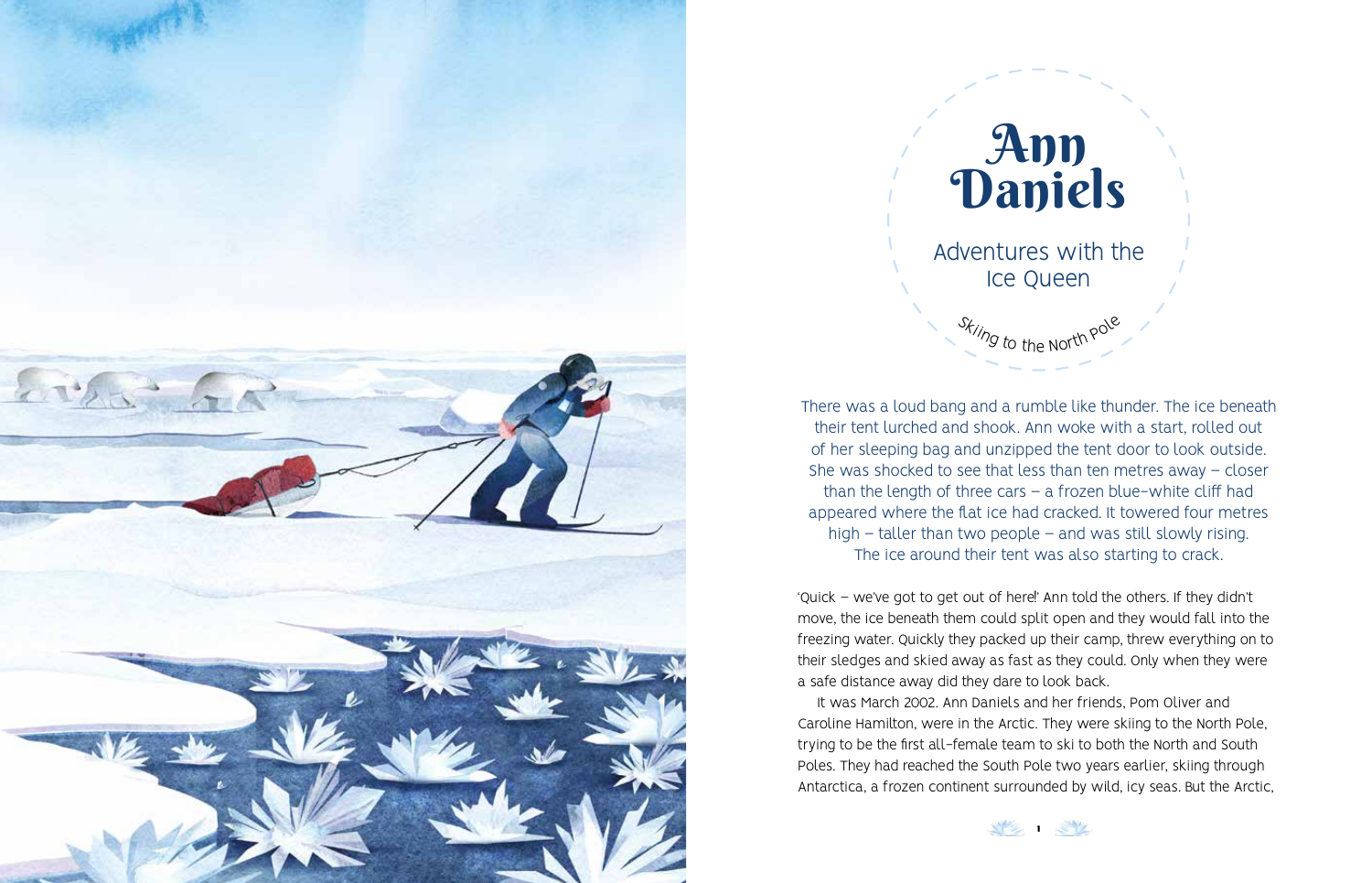on the other hand, is actually a frozen ocean: a collection of ice sheets surrounded by the land masses of Russia, Alaska, Canada and Greenland. These ice sheets constantly shift, crack and grind against each other as they are moved by ocean currents and the wind. This was why the ice had cracked earlier that morning.

The women had started their North Pole trip at Ward Hunt Island in Canada, high in the Arctic Circle. Their goal was to complete the 500 mile route in seventy-five days, pulling all their own food and camping gear. This is known as sledge hauling.

The record-breaking attempt was Ann's idea. Ann is a mum of four – and Britain's first female North Pole guide.

'As a girl I never imagined that I would one day be an explorer,' Ann explains. 'I grew up in a city with four older brothers and we never visited the countryside. We played in the street and in the park. My only adventures were climbing trees and walls!'

Ann left school at sixteen and got a job in a bank, before getting married and having triplets. When she was thirty and the triplets were eighteen months old, Ann's husband showed her an advert in the newspaper looking for 'ordinary women' to join the McVitie's Penguin Polar Relay to the North Pole – where five teams would each ski different sections of the 500-mile journey as a relay.

'I had never carried a rucksack, skied or slept in a tent, but I thought that if I could look after three toddlers then I could do anything!' Ann says. She had given up her bank job when her babies were born and she was ready for a new challenge. If she were chosen to go, she thought it would be an amazing adventure, so she filled out the form and sent it off.

At the first selection weekend on Dartmoor, Ann was one of over 200 women, many of whom were outdoor leaders, PE teachers or simply very sporty. For two days they hiked across boggy moorland and camped out, mostly in the rain. It was so tough that after the two days every muscle in

Ann's body hurt and she cried in frustration. Despite this, she still wanted to be picked for the team.

For nine months Ann trained hard for the second and final selection weekend. She went to the gym, did military-style exercises in the garden when the triplets were asleep, and took them running in their pram. Her friends taught her how to read a map, use a compass and pack her rucksack properly. When Ann returned to Dartmoor, the instructors were amazed to see how much she had changed. She was much fitter, and she showed them how well she got along with others and worked as part of a team. Ann was thrilled when she was told she had been picked as one of just twenty women chosen for the polar relay.

The expedition took place in spring 1997 and Ann's parents looked after her children while she was away. On that first trip to the Arctic, Ann set eyes on the most magical landscape she had ever seen.

'Everything was dazzling white,' Ann remembers. 'The ice glinted blue, green, red and purple in the sunshine. It was covered in ice rubble, with ridges and folds where the ocean had crushed the ice sheets together. In places it had cracked open to reveal the black ocean below, then frozen over again, creating frost flowers – beautiful clumps of ice crystals. In the sky, I saw rainbows that encircled the sun, while beneath us the ice groaned and moved as if it were alive. We were literally walking on water!'

Along with two guides, Ann's team successfully completed the first leg of the relay – skiing fifty-six miles. When she got home, she watched the fifth – and final – team on TV as they reached the North Pole. On the trip



 $3<sup>2</sup>$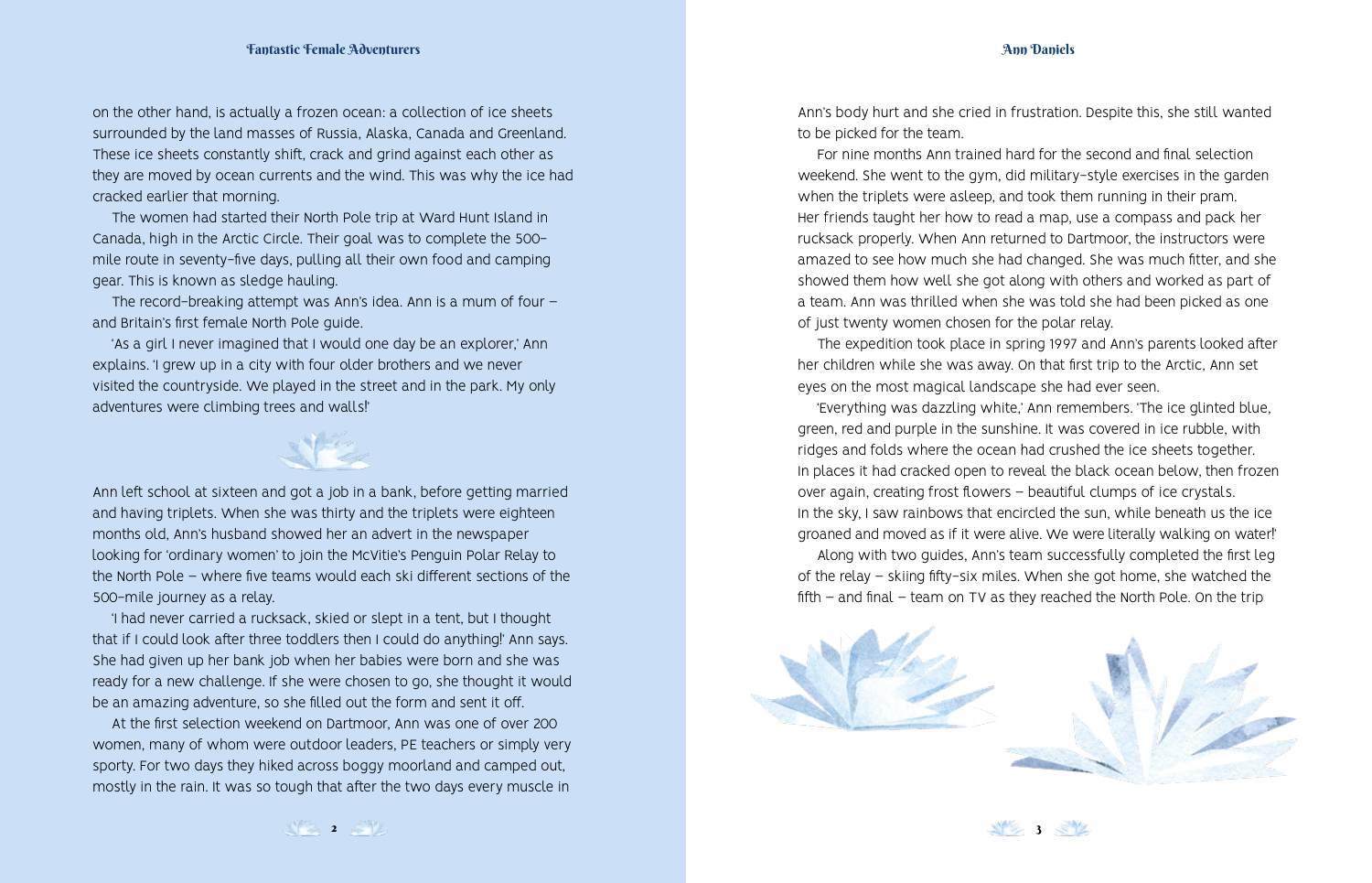## Ann Daniels

she had fallen in love with the world of ice and expedition life. She felt like she had finally found her place in the world.

The following year Ann and her husband got divorced. Soon she was living alone with her triplets. Despite being a single parent to her fouryear-old children, she set her sights on a new challenge. She and four women from the original relay got together to organise, raise money for and attempt a 700-mile expedition across Antarctica to the South Pole, to celebrate the millennium. On this trip there would be no guides. Once again her parents took care of the triplets while Ann and her team skied across the windiest, highest and bleakest continent on Earth. They battled extreme weather conditions, including eighty-mile-an-hour winds, and faced dangers like crevasses – deep cracks in the ice that they could fall into. Finally, in January 2000, after sixty days on the ice, Ann and her friends became the first British all-female team to ski to the South Pole. They were overjoyed!

After Ann returned, she was asked to lead a team of ten people on a 'Last Degree' expedition, which is where you ski from the latitude of eightynine degrees north to ninety degrees north at the North Pole – a distance of sixty-nine miles. It was an all-male team, and during the expedition Ann began to dream of reuniting her South Pole team to sledge-haul the whole way to the North Pole. If they succeeded, they would be the first ever all-female team to reach both the North and South Poles.

While thousands of people have climbed Mount Everest, up until that time, fewer than seventy expeditions had reached the North Pole all the way from land because it is one of the most dangerous journeys in the world. The bumpy ice rubble, high ridges and changing areas of open



**12.** 4. 4

water make it much harder to reach than the South Pole. And while Antarctica has cute penguins, you might meet scary polar bears in the Arctic! When Ann had been on another North Pole expedition, she was followed for three days by a curious male polar bear – she had to make a loud noise to scare it off. Luckily, it eventually went away.



But for our three explorers the biggest danger in the North Pole was going to be the cold. 'We started our journey in mid-March, which is at the end of the Arctic winter,' says Ann. 'But it was still −56 °C. That's three times colder than your freezer at home! The cold made it hard to think clearly. I often felt as if my brain was freezing like a bag of peas. Once, pulling my sledge, I thought I'd gone blind, only to realise that my eyelashes had frozen shut! And we always had to be very careful to stay wrapped up to avoid frostbite on our fingers, toes and noses.'

Their sledges were twice their own weight, and carried everything they needed for the journey. They had a tent, food and two camping stoves to share, and a sleeping bag, pencil, notebook, mug and spoon each. They didn't bring toilet paper, but used wedges of snow instead. *Brrrr!* They didn't wash or change their clothes for the whole eighty-day expedition. Can you imagine doing that? Luckily, they were wearing four layers of clothing so they couldn't smell each other!

It was also freezing cold inside the tent. Each evening the wind howled outside while the women huddled in their sleeping bags and boiled water to rehydrate their dried meals, which included things like chicken curry



5 5 ST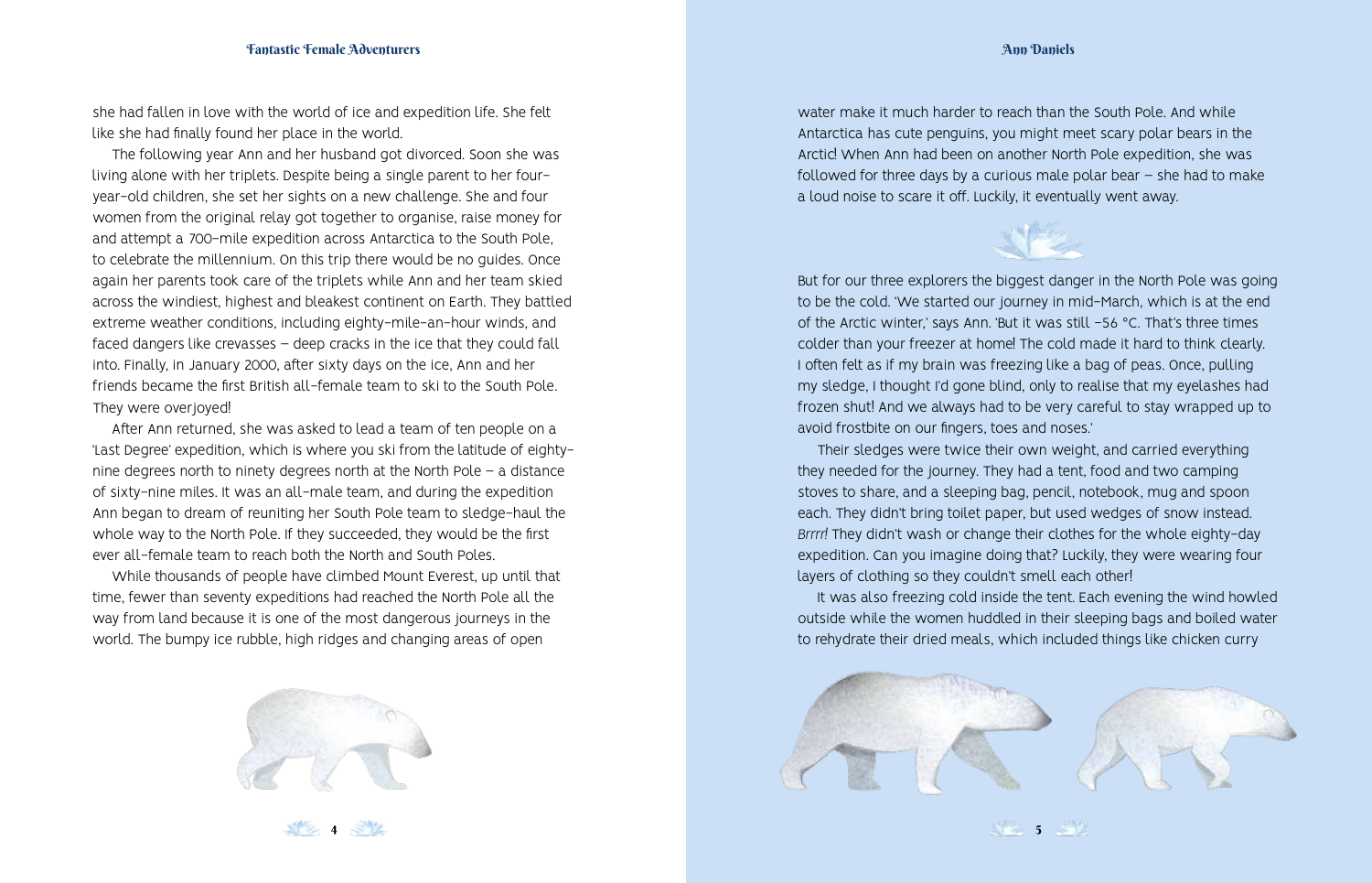## Ann Daniels

and rice, or potato and beef stew. In the mornings they had porridge and made hot drinks on one stove, while melting snow on the other to provide enough drinking water for the day. This usually took around three hours. As they skied, they had a break every hour for a drink and to eat nuts, biscuits and chocolate chips to give them energy. (You can't take chocolate bars to the Arctic because the chocolate freezes so hard it would break your teeth!) The women were burning 5,000 calories a day and needed to eat nearly three times as much as they would normally. In freezing temperatures our bodies need more food than usual to convert into fuel and energy to stay warm and to function properly.

Whenever Ann found skiing hard, she chanted her children's names – *Lucy*, *Joseph*, *Rachel* – to remind her of home. Every two weeks she called them using a satellite phone. They were now eight years old and whenever she phoned they were usually more interested in telling her about school than asking her about the expedition!



When it was sunny, the three explorers loved looking at the spectacular ice world around them, but when it snowed, they could see no further than the person ahead. One day, four weeks into their trip, they faced a blizzard that was so fierce that they could not see to ski, and the wind was so strong that they could not put up their tent. They had to weigh down the tent material with their sledges to stop it blowing away, and then they crawled beneath it with their sleeping bags and a bag of chocolate chips and nuts each. They lay there for three days, trapped by the storm, before they could continue their journey.

'It's times like that when you have to remind yourself why you're there,' says Ann. 'We'd chosen to go to the North Pole. We were doing it for our sponsors, who had given us the money for the trip. I was also doing it for my children. We had no choice but to hunker down and wait for the storm to pass.'

They made slow progress. After thirty-seven days, they had only completed sixty-nine miles out of 500, with half the time gone. They all suffered because of the freezing temperatures. Ann got a frostbitten little toe: she had to warm it up carefully in the tent, otherwise she might lose it. Frostbite gave Caroline blisters on her fingers, which meant she couldn't take her gloves off easily. Ann had to help her get dressed and wipe her bottom, which reminded her

XP2 7 2 V

of looking after her baby triplets! Pom had painful frostbitten toes. After forty-seven days, when a plane landed to deliver extra food to the women, Pom made the difficult decision to leave the trip. Ann and Caroline still had over 300 miles to go and only thirty days left before a plane was scheduled to collect them.